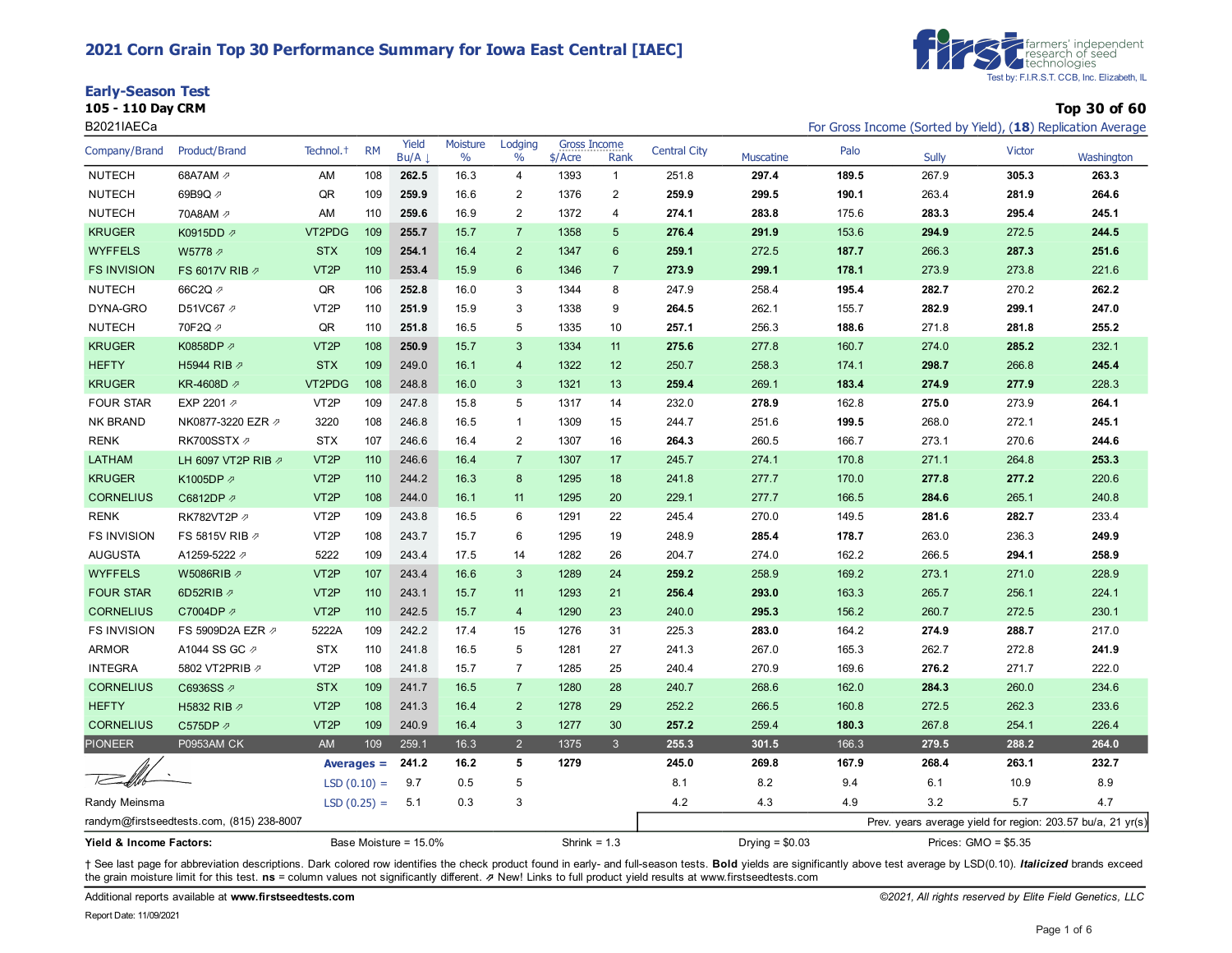## **2021 Corn Grain Top 30 Performance Summary for Iowa East Central [IAEC]**

| <b>Full-Season Test</b> |              |
|-------------------------|--------------|
| 111 - 115 Day CRM       | Top 30 of 60 |



| B2021IAECb                                |                            |                       |           |               |                  |                  |                                |                |                     |                  |       |                      |               | For Gross Income (Sorted by Yield), (18) Replication Average |
|-------------------------------------------|----------------------------|-----------------------|-----------|---------------|------------------|------------------|--------------------------------|----------------|---------------------|------------------|-------|----------------------|---------------|--------------------------------------------------------------|
| Company/Brand                             | Product/Brand              | Technol. <sup>+</sup> | <b>RM</b> | Yield<br>Bu/A | Moisture<br>$\%$ | Lodging<br>$\%$  | <b>Gross Income</b><br>\$/Acre | Rank           | <b>Central City</b> | <b>Muscatine</b> | Palo  | <b>Sully</b>         | <b>Victor</b> | Washington                                                   |
| <b>NUTECH</b>                             | 74F3AM 2                   | AM                    | 114       | 270.7         | 17.8             | $\overline{7}$   | 1424                           | $\overline{1}$ | 270.0               | 288.9            | 185.4 | 302.6                | 299.4         | 278.0                                                        |
| DYNA-GRO                                  | D55VC80 2                  | VT <sub>2</sub> P     | 115       | 269.5         | 18.1             | 5                | 1415                           | 2              | 281.9               | 308.0            | 193.0 | 295.1                | 288.6         | 250.5                                                        |
| <b>WYFFELS</b>                            | W7876RIB 2                 | VT <sub>2</sub> P     | 114       | 268.4         | 17.9             | 3                | 1412                           | 3              | 262.9               | 283.7            | 200.2 | 300.2                | 305.1         | 258.7                                                        |
| <b>TITAN PRO</b>                          | 82-14 2P 2                 | VT <sub>2</sub> P     | 114       | 268.4         | 18.8             | $\mathbf{1}$     | 1403                           | 5              | 266.4               | 284.9            | 195.7 | 301.4                | 284.4         | 277.5                                                        |
| <b>NUTECH</b>                             | 74B6AM 2                   | AM                    | 114       | 267.7         | 18.1             | $5\phantom{.0}$  | 1406                           | 4              | 273.3               | 278.4            | 180.2 | 295.3                | 308.7         | 270.1                                                        |
| LATHAM                                    | LH 6477 VT2P RIB 2         | VT <sub>2</sub> P     | 114       | 265.9         | 19.1             | $\mathbf{1}$     | 1389                           | $\overline{7}$ | 257.5               | 276.1            | 188.1 | 293.4                | 310.5         | 269.5                                                        |
| <b>NUTECH</b>                             | 72B7Q 2                    | QR                    | 112       | 265.4         | 17.6             | $\overline{2}$   | 1398                           | 6              | 262.8               | 292.2            | 198.2 | 288.9                | 284.3         | 266.2                                                        |
| <b>KRUGER</b>                             | K1501DP 2                  | VT <sub>2</sub> P     | 115       | 264.3         | 18.5             | 6                | 1386                           | 8              | 264.9               | 290.3            | 197.2 | 277.8                | 302.6         | 253.3                                                        |
| <b>FS INVISION</b>                        | FS 6595V RIB 2             | VT <sub>2</sub> P     | 115       | 263.2         | 18.2             | 3                | 1382                           | 9              | 253.0               | 294.4            | 199.3 | 295.3                | 300.9         | 236.4                                                        |
| <b>FS INVISION</b>                        | FS 6395VDG RIB 2           | VT2PDG                | 113       | 262.1         | 17.5             | 5                | 1380                           | 10             | 278.9               | 286.9            | 171.1 | 291.0                | 279.6         | 265.2                                                        |
| <b>ARMOR</b>                              | A1575 VT2P GC 2            | VT <sub>2</sub> P     | 115       | 262.0         | 18.7             | $\overline{4}$   | 1371                           | 15             | 258.9               | 283.4            | 209.2 | 293.0                | 283.2         | 244.2                                                        |
| <b>PROHARVEST</b>                         | 8360 VT2PRIB 2             | VT <sub>2</sub> P     | 113       | 261.6         | 18.2             | $\overline{4}$   | 1372                           | 13             | 269.3               | 280.4            | 179.2 | 276.6                | 297.8         | 266.3                                                        |
| <b>MIDWEST GENETICS</b>                   | MW12-48 DGVT2P GC ク        | VT2PDG                | 112       | 260.5         | 17.2             | 6                | 1375                           | 11             | 257.3               | 260.0            | 183.3 | 296.7                | 295.7         | 269.8                                                        |
| <b>HEFTY</b>                              | H6244 RIB 2                | <b>STX</b>            | 112       | 259.7         | 17.9             | 3                | 1365                           | 16             | 263.4               | 279.2            | 192.3 | 287.8                | 269.9         | 265.8                                                        |
| <b>INTEGRA</b>                            | 6555 VT2PRIB 2             | VT <sub>2</sub> P     | 114       | 259.6         | 16.9             | $\mathbf{1}$     | 1373                           | 12             | 272.5               | 281.2            | 186.9 | 275.6                | 279.4         | 262.0                                                        |
| <b>HEFTY</b>                              | H6354 2                    | <b>STX</b>            | 113       | 259.2         | 17.5             | 6                | 1365                           | 17             | 247.5               | 299.0            | 173.8 | 291.5                | 290.6         | 252.8                                                        |
| <b>NUTECH</b>                             | 74A9AM 2                   | AM                    | 114       | 258.9         | 18.0             | $\overline{2}$   | 1361                           | 19             | 259.9               | 281.5            | 182.8 | 284.6                | 309.4         | 235.1                                                        |
| <b>NK BRAND</b>                           | NK1188-5122 EZR Ø          | 5122                  | 111       | 258.6         | 17.4             | $6\phantom{1}$   | 1365                           | 18             | 255.2               | 277.3            | 199.0 | 279.5                | 291.7         | 249.0                                                        |
| <b>CORNELIUS</b>                          | C7366DGDP 2                | VT2PDG                | 113       | 258.6         | 18.1             | $\overline{2}$   | 1358                           | 20             | 260.4               | 287.7            | 188.1 | 295.0                | 283.1         | 237.5                                                        |
| <b>RENK</b>                               | RK907SSTX 2                | <b>STX</b>            | 115       | 258.3         | 18.6             | 4                | 1353                           | 21             | 258.8               | 281.2            | 200.0 | 277.1                | 293.6         | 239.0                                                        |
| <b>PROHARVEST</b>                         | 83P33 DGVT2PRIB 2          | VT2PDG                | 113       | 256.7         | 17.5             | 5                | 1352                           | 22             | 276.5               | 279.3            | 167.9 | 280.7                | 291.5         | 244.2                                                        |
| <b>NUTECH</b>                             | 71F5Q 2                    | QR                    | 111       | 255.2         | 17.1             | 3                | 1348                           | 23             | 256.3               | 267.7            | 181.1 | 280.4                | 299.7         | 246.3                                                        |
| <b>FS INVISION</b>                        | FS 6306T RIB $\varnothing$ | <b>TRE</b>            | 113       | 255.0         | 16.9             | $\boldsymbol{8}$ | 1348                           | 24             | 261.8               | 275.6            | 173.2 | 289.8                | 283.7         | 245.7                                                        |
| <b>RENK</b>                               | RK895DGVT2P 2              | VT2PDG                | 113       | 254.0         | 17.9             | $\overline{2}$   | 1335                           | 30             | 263.5               | 290.1            | 177.4 | 279.2                | 277.0         | 237.1                                                        |
| LATHAM                                    | LH 6149 SS RIB 2           | <b>STX</b>            | 111       | 253.8         | 17.1             | $\overline{2}$   | 1341                           | 27             | 244.4               | 273.6            | 180.6 | 278.0                | 290.9         | 255.6                                                        |
| CORNELIUS                                 | C7270DP 2                  | VT <sub>2</sub> P     | 112       | 253.6         | 16.6             | 3                | 1343                           | 26             | 253.7               | 287.4            | 167.7 | 271.7                | 285.6         | 255.6                                                        |
| <b>FOUR STAR</b>                          | EXP 2202 2                 | VT <sub>2</sub> P     | 111       | 253.5         | 17.2             | 3                | 1338                           | 28             | 255.8               | 273.4            | 162.8 | 297.4                | 285.8         | 246.0                                                        |
| <b>KRUGER</b>                             | K1160SS ⊉                  | <b>STX</b>            | 111       | 253.3         | 16.4             | 3                | 1343                           | 25             | 248.9               | 282.7            | 192.0 | 275.9                | 279.4         | 240.8                                                        |
| <b>CORNELIUS</b>                          | C7308SS 2                  | <b>STX</b>            | 113       | 253.3         | 18.0             | 5                | 1331                           | 31             | 249.7               | 284.9            | 186.3 | 278.9                | 292.0         | 227.8                                                        |
| <b>WYFFELS</b>                            | W6978RIB 2                 | <b>STX</b>            | 111       | 252.7         | 16.9             | $\overline{2}$   | 1336                           | 29             | 249.0               | 273.0            | 158.7 | 280.3                | 294.1         | 261.4                                                        |
| <b>PIONEER</b>                            | <b>P0953AM CK</b>          | AM                    | 109       | 259.4         | 16.8             | $\overline{2}$   | 1372                           | 14             | 266.0               | 297.9            | 164.3 | 284.6                | 284.7         | 258.6                                                        |
|                                           |                            | $Averages =$          |           | 253.2         | 17.5             | 4                | 1334                           |                | 253.3               | 278.1            | 177.5 | 280.2                | 283.6         | 246.3                                                        |
|                                           |                            | $LSD(0.10) =$         |           | 8.4           | 0.5              | 4                |                                |                | 8.7                 | 9.3              | 8.8   | 7.4                  | 9.9           | 9.4                                                          |
| Randy Meinsma                             |                            | $LSD(0.25) =$         |           | 4.4           | 0.2              | $\overline{2}$   |                                |                | 4.6                 | 4.9              | 4.6   | 3.9                  | 5.2           | 4.9                                                          |
| randym@firstseedtests.com, (815) 238-8007 |                            |                       |           |               |                  |                  |                                |                |                     |                  |       |                      |               | Prev. years average yield for region: 203.57 bu/a, 21 yr(s)  |
| Yield & Income Factors:                   |                            | Base Moisture = 15.0% |           |               |                  |                  | Shrink = $1.3$                 |                |                     | Drying $= $0.03$ |       | Prices: GMO = \$5.35 |               |                                                              |

+ See last page for abbreviation descriptions. Dark colored row identifies the check product found in early- and full-season tests. Bold yields are significantly above test average by LSD(0.10). Italicized brands exceed the grain moisture limit for this test. **ns** = column values not significantly different. ⇗ New! Links to full product yield results at www.firstseedtests.com

Additional reports available at **[www.firstseedtests.com](https://www.firstseedtests.com)** *©2021, All rights reserved by Elite Field Genetics, LLC* 

Report Date: 11/09/2021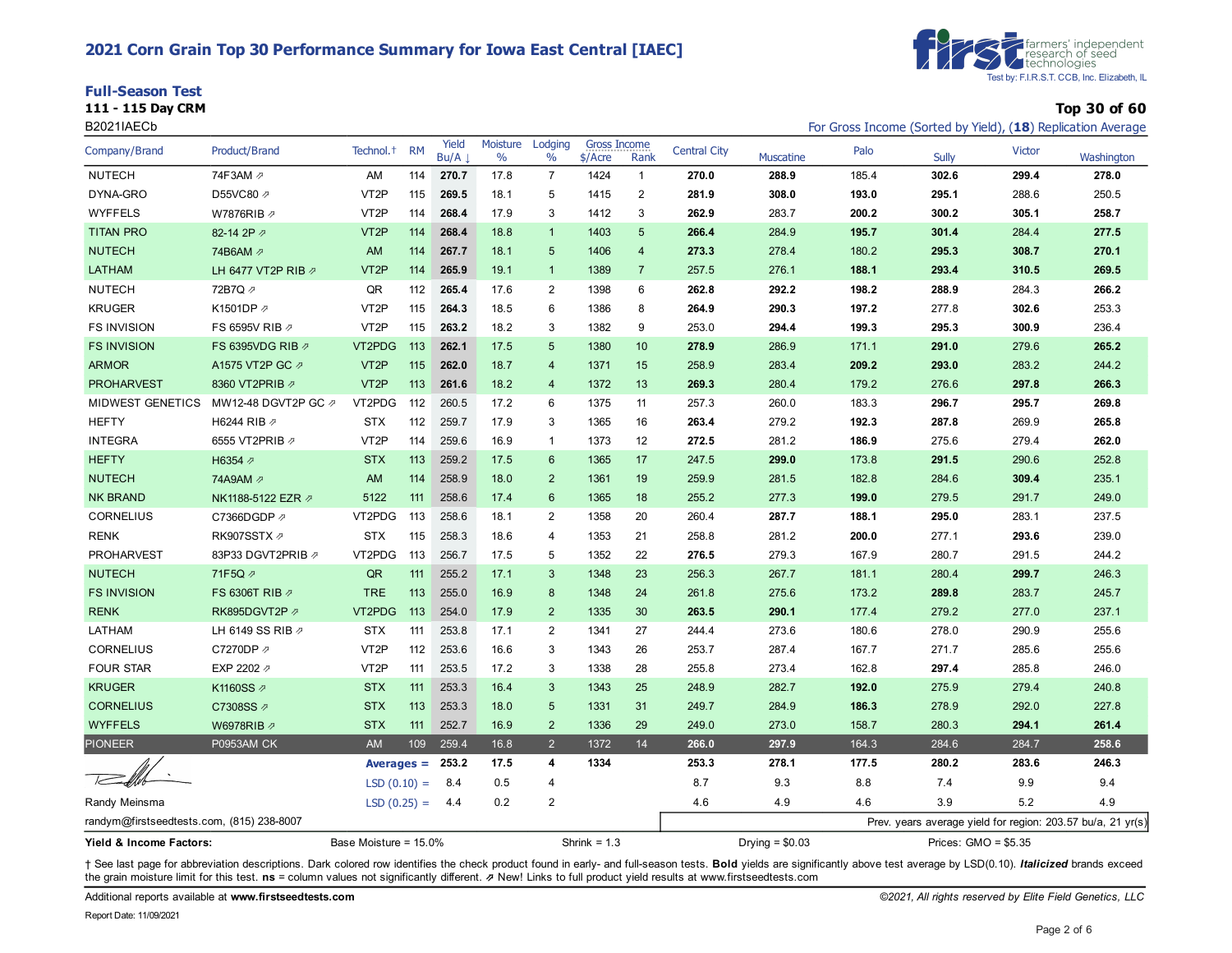

### **Early-Season Test Products (60 Total)**

| <b>Company/Brand</b> | <b>Product/Brand</b>  | <b>Technology</b> | <b>RIB</b>              | <b>RM</b> | <b>Seed Treat.</b>                 |
|----------------------|-----------------------|-------------------|-------------------------|-----------|------------------------------------|
| Armor                | A1044 SS GC           | <b>STX</b>        | $N^*$                   | 110       | Treated                            |
| Augusta              | A1059-3330GT          | 3330              | N                       | 109       | CM, C2                             |
| Augusta              | A1060-3330            | 3330              | Ν                       | 110       | CM, C2                             |
| Augusta              | A1259-5222            | 5222              | $\overline{N}$          | 109       | CM, C2                             |
| Augusta              | A1457-5122-EZ GC      | 5122              | Y                       | 107       | AC,P2                              |
| Augusta              | A4858-5122-EZ         | 5122              | Y                       | 108       | CM, C2                             |
| Champion             | 58AZ1 VT2P GC         | VT <sub>2</sub> P | $\overline{N^*}$        | 108       | Treated                            |
| Cornelius            | C575DP                | VT <sub>2</sub> P | N                       | 109       | CM <sub>.</sub> C <sub>2</sub> ,Vi |
| Cornelius            | C6812DP               | VT <sub>2</sub> P | Ν                       | 108       | AC, P5V                            |
| Cornelius            | C6936SS               | <b>STX</b>        | N                       | 109       | AC,P5                              |
| Cornelius            | C7004DP               | VT <sub>2</sub> P | Ν                       | 110       | CM,C2,Vi                           |
| Dyna-Gro             | D51VC67               | VT <sub>2</sub> P | Ν                       | 110       | AC, P5V                            |
| Four Star            | 6D52RIB               | VT <sub>2</sub> P | $\overline{Y}$          | 110       | AC,P2                              |
| Four Star            | <b>EXP 2201</b>       | VT <sub>2</sub> P | Y                       | 109       | AC, P5V, B-300                     |
| FS InVision          | <b>FS 5594X RIB</b>   | <b>STX</b>        | Υ                       | 105       | AC, P5V                            |
| FS InVision          | <b>FS 5704V RIB</b>   | VT <sub>2</sub> P | Y                       | 107       | AC, P5V                            |
| FS InVision          | <b>FS 5815V RIB</b>   | VT2P              | Υ                       | 108       | AC, P5V, EDC-EL                    |
| FS InVision          | <b>FS 5909D2A EZR</b> | 5222A             | Υ                       | 109       | AC, P5V                            |
| FS InVision          | <b>FS 6017V RIB</b>   | VT <sub>2</sub> P | Y                       | 110       | AC, P5V, EDC-EL                    |
| Hefty                | <b>H5812 RIB</b>      | VT <sub>2</sub> P | Y                       | 108       | НC                                 |
| Hefty                | <b>H5832 RIB</b>      | VT <sub>2</sub> P | Υ                       | 108       | НC                                 |
| Hefty                | <b>H5944 RIB</b>      | <b>STX</b>        | Y                       | 109       | HC                                 |
| Hefty                | H5952                 | VT <sub>2</sub> P | N                       | 109       | HC                                 |
| Hefty                | <b>H6042 RIB</b>      | VT <sub>2</sub> P | Y                       | 110       | НC                                 |
| Integra              | 5682 VT2PRIB          | VT <sub>2</sub> P | $\overline{Y}$          | 106       | AC, P5V, EDC-B                     |
| Integra              | 5719 VT2PRIB          | VT <sub>2</sub> P | Υ                       | 107       | AC, P2, SU                         |
| Integra              | 5802 VT2PRIB          | VT <sub>2</sub> P | Υ                       | 108       | AC, P5V, EDC-B                     |
| Integra              | 6061 TRERIB           | <b>TRE</b>        | $\overline{\mathsf{Y}}$ | 110       | AC, P5V, SU                        |
| Kruger               | K0858DP               | VT <sub>2</sub> P | Υ                       | 108       | AC, P5, EDC                        |
| Kruger               | K0915DD               | VT2PDG            | Υ                       | 109       | AC, P5, EDC                        |
| Kruger               | K1005DP               | VT <sub>2</sub> P | $\overline{\mathsf{Y}}$ | 110       | AC,P2                              |
| Kruger               | K4R-9706              | <b>STX</b>        | Υ                       | 106       | AC, P5V, EDC-B                     |
| Kruger               | KR-4608D              | VT2PDG            | Y                       | 108       | AC, P2                             |
| Latham               | LH 5646 PCE           | PC,E              | N                       | 106       | CM,C2,Vi                           |
| Latham               | LH 5725 VT2P RIB      | VT <sub>2</sub> P | Y                       | 107       | AC,P2                              |
| Latham               | LH 5769 SS RIB        | STX               | Υ                       | 107       | AC, P5V                            |
| Latham               | LH 5847 VT2P RIB      | VT <sub>2</sub> P | $\overline{Y}$          | 108       | AC,P2                              |
| Latham               | LH 6097 VT2P RIB      | VT <sub>2</sub> P | Υ                       | 110       | AC,P2                              |
| LG Seeds             | LG5525VTP2RIB GC      | VT <sub>2</sub> P | Υ                       | 105       | AC, P5V                            |
| <b>NK Brand</b>      | NK0748-5122 EZR       | 5122              | Υ                       | 107       | AVC,C2,Vi                          |
| NK Brand             | NK0877-3220 EZR       | 3220              | Υ                       | 108       | AVC,C5,Vi                          |
| NuTech               | 66C2Q                 | QR                | Υ                       | 106       | Lum, P1V                           |

| <b>Company/Brand</b> | <b>Brand/Product</b> | <b>Technology</b> | <b>RIB</b> | <b>RM</b> | <b>Seed Treat.</b> |
|----------------------|----------------------|-------------------|------------|-----------|--------------------|
| <b>NuTech</b>        | 68A7AM               | AM                | Υ          | 108       | $Lum$ , $P1V$      |
| <b>NuTech</b>        | 69B9Q                | QR                | Υ          | 109       | Lum, P1V           |
| NuTech               | 70A8AM               | AM                | Y          | 110       | Lum, P1V           |
| <b>NuTech</b>        | 70F2Q                | QR                | Y          | 110       | Lum, P1V           |
| Pioneer              | <b>P0953AM CK</b>    | AM                | Υ          | 109       | Lum                |
| Renk                 | RK700SSTX            | <b>STX</b>        | N          | 107       | AC, P5V            |
| Renk                 | RK710DGVT2P          | VT2PDG            | Υ          | 107       | AC,P2              |
| Renk                 | RK765VT2PRIB         | VT <sub>2</sub> P | Υ          | 109       | AC,P2              |
| Renk                 | RK782VT2P            | VT <sub>2</sub> P | N          | 109       | AC, P5V            |
| Renk                 | <b>RK805VT2P</b>     | VT <sub>2</sub> P | N          | 110       | AC,P2              |
| Titan Pro            | 23-06 SS             | <b>STX</b>        | Υ          | 106       | AC, P5V            |
| Titan Pro            | 94-09 2P             | VT <sub>2</sub> P | Y          | 109       | AC, P2             |
| Titan Pro            | 96-06 2P             | VT <sub>2</sub> P | Y          | 106       | AC,P2              |
| Wyffels              | <b>W4196RIB</b>      | VT <sub>2</sub> P | Y          | 105       | AC.P2              |
| Wyffels              | <b>W4246RIB</b>      | VT <sub>2</sub> P | Y          | 105       | AC, P2             |
| Wyffels              | W4588                | <b>STX</b>        | N          | 105       | AC, P5V            |
| Wyffels              | <b>W5086RIB</b>      | VT <sub>2</sub> P | Υ          | 107       | AC,P2              |
| Wyffels              | W5778                | <b>STX</b>        | N          | 109       | AC, P5V            |

\* FIRST does not inspect products for refuge blend. N\* indicates the product was entered without a refuge component by the sponsoring seed company. Prior year entries may contain refuge blend.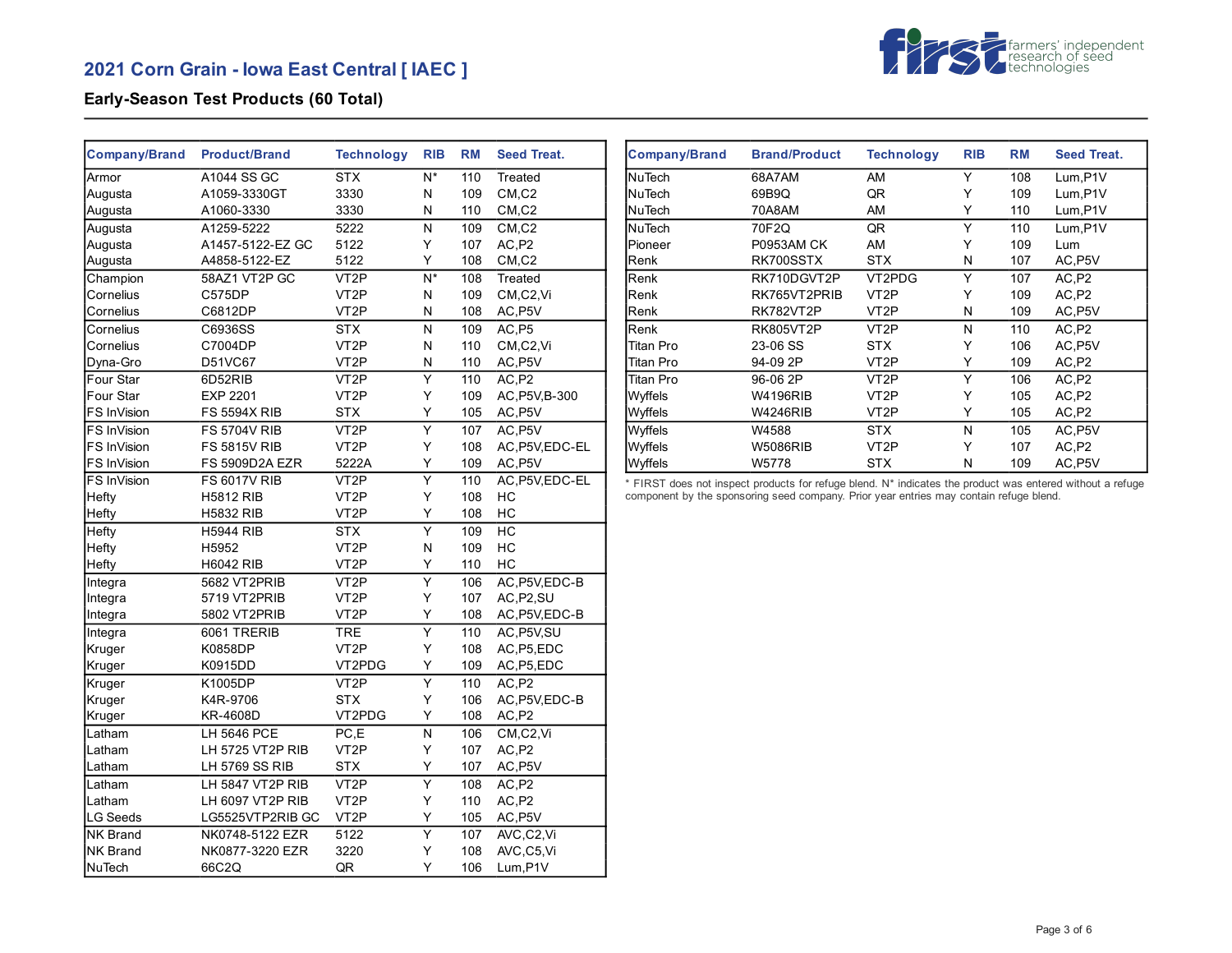

#### **Full-Season Test Products (60 Total)**

| <b>Company/Brand</b>    | <b>Product/Brand</b>  | <b>Technology</b> | <b>RIB</b>              | <b>RM</b> | <b>Seed Treat.</b> |
|-------------------------|-----------------------|-------------------|-------------------------|-----------|--------------------|
| Armor                   | A1575 VT2P GC         | VT <sub>2</sub> P | N                       | 115       | Treated            |
| Cornelius               | C7125DP               | VT <sub>2</sub> P | Ν                       | 111       | CM,C2,Vi           |
| Cornelius               | C7270DP               | VT <sub>2</sub> P | N                       | 112       | CM,C2,Vi           |
| Cornelius               | C7308SS               | <b>STX</b>        | N                       | 113       | P <sub>5</sub> V   |
| Cornelius               | C7366DGDP             | VT2PDG            | N                       | 113       | CM,C2,Vi           |
| Dyna-Gro                | D55VC80               | VT <sub>2</sub> P | N                       | 115       | AC, P5V            |
| Four Star               | <b>EXP 2202</b>       | VT <sub>2</sub> P | $\overline{\mathsf{Y}}$ | 111       | AC, P5V, B-300     |
| FS InVision             | <b>FS 6106X RIB</b>   | <b>STX</b>        | Y                       | 111       | AC, P5V            |
| FS InVision             | <b>FS 6194V RIB</b>   | VT <sub>2</sub> P | Υ                       | 111       | AC, P5V            |
| FS InVision             | <b>FS 6306T RIB</b>   | <b>TRE</b>        | $\overline{\mathsf{Y}}$ | 113       | AC, P5V            |
| FS InVision             | FS 6395VDG RIB        | VT2PDG            | Υ                       | 113       | AC, P5V            |
| FS InVision             | <b>FS 6595V RIB</b>   | VT <sub>2</sub> P | Y                       | 115       | AC, P5V            |
| Hefty                   | <b>H6132 RIB</b>      | VT <sub>2</sub> P | Υ                       | 111       | HC                 |
| Hefty                   | <b>H6244 RIB</b>      | <b>STX</b>        | Υ                       | 112       | НC                 |
| Hefty                   | H6252                 | VT <sub>2</sub> P | N                       | 112       | HC                 |
| Hefty                   | H6354                 | <b>STX</b>        | N                       | 113       | HC                 |
| Hefty                   | H6552                 | VT <sub>2</sub> P | N                       | 115       | HC                 |
| Integra                 | 6162 VT2PRIB          | VT <sub>2</sub> P | Y                       | 111       | AC, P5V, EDC-B     |
| Integra                 | 6342 TRERIB           | <b>TRE</b>        | Υ                       | 113       | AC, P5V, EDC-B     |
| Integra                 | 6410 VT2PRIB          | VT <sub>2</sub> P | Y                       | 114       | AC, P5V, SU        |
| Integra                 | 6555 VT2PRIB          | VT <sub>2</sub> P | Y                       | 114       | AC, P5V, SU        |
| Kruger                  | K1160SS               | <b>STX</b>        | Υ                       | 111       | AC, P5V, EDC-B     |
| Kruger                  | K1191DT               | <b>TRE</b>        | Y                       | 111       | AC, P5, EDC        |
| Kruger                  | K1313DD               | VT2PDG            | Υ                       | 113       | AC, P5, EDC        |
| Kruger                  | K1327DT               | <b>TRE</b>        | Ÿ                       | 113       | AC, P5, EDC        |
| Kruger                  | K1501DP               | VT <sub>2</sub> P | Υ                       | 115       | AC,P2              |
| Latham                  | LH 6146 TRE RIB       | TRE               | Y                       | 111       | AC, P5V, EDC-B     |
| Latham                  | <b>LH 6149 SS RIB</b> | <b>STX</b>        | $\overline{\mathsf{Y}}$ | 111       | AC,P5              |
| Latham                  | LH 6227 VT2P RIB      | VT <sub>2</sub> P | Υ                       | 112       | AC,P2              |
| Latham                  | LH 6317 VT2PDG RIB    | VT2PDG            | Y                       | 113       | AC,P2              |
| Latham                  | LH 6477 VT2P RIB      | VT <sub>2</sub> P | Y                       | 114       | AC,P2              |
| <b>LG Seeds</b>         | LG62C02VT2PRIB GC     | VT <sub>2</sub> P | Y                       | 112       | AC, P5V            |
| <b>Midwest Genetics</b> | MW12-48 DGVT2P GC     | VT2PDG            | Υ                       | 112       | AC, P2             |
| <b>NK Brand</b>         | NK1188-5122 EZR       | 5122              | Ÿ                       | 111       | AVC,C5,Vi          |
| <b>NK Brand</b>         | NK1321-3120 EZR       | 3120              | Y                       | 113       | AVC,C5,Vi          |
| <b>NK Brand</b>         | NK1460-5222 EZR       | 5222              | Y                       | 114       | AVC,C5,Vi          |
| <b>NuTech</b>           | 71F5Q                 | QR                | N                       | 111       | Lum, P1V           |
| NuTech                  | 72B7Q                 | QR                | Y                       | 112       | Lum, P1V           |
| NuTech                  | 74A9AM                | AM                | Υ                       | 114       | Lum, P1V           |
| NuTech                  | 74B6AM                | AM                | Y                       | 114       | Lum, P1V           |
| NuTech                  | 74F3AM                | AM                | Y                       | 114       | Lum, P1V           |
| Pioneer                 | <b>P0953AM CK</b>     | AM                | Υ                       | 109       | Lum                |

| <b>Company/Brand</b> | <b>Brand/Product</b> | <b>Technology</b> | <b>RIB</b> | <b>RM</b> | <b>Seed Treat.</b> |
|----------------------|----------------------|-------------------|------------|-----------|--------------------|
| Pioneer              | <b>P1222AM GC</b>    | AM                | Υ          | 112       | Lum                |
| ProHarvest           | 81P88 TRERIB         | <b>TRE</b>        | Υ          | 111       | AC, P5V            |
| ProHarvest           | 82P29 VT2PRIB        | VT <sub>2</sub> P | Υ          | 112       | AC, P5V            |
| ProHarvest           | 8360 VT2PRIB         | VT <sub>2</sub> P | Y          | 113       | AC, P5V            |
| ProHarvest           | 83P33 DGVT2PRIB      | VT2PDG            | Y          | 113       | AC, P5V            |
| Renk                 | RK821SSTX            | <b>STX</b>        | N          | 111       | AC, P5V            |
| Renk                 | <b>RK826VT2P</b>     | VT <sub>2</sub> P | N          | 111       | AC, P5V            |
| Renk                 | RK882TRE             | <b>TRE</b>        | N          | 111       | AC,P2              |
| Renk                 | RK895DGVT2P          | VT2PDG            | N          | 113       | AC, P5V            |
| Renk                 | RK907SSTX            | <b>STX</b>        | N          | 115       | AC, P5V            |
| Titan Pro            | 12-12 2P             | VT <sub>2</sub> P | Υ          | 112       | AC,P5              |
| Titan Pro            | 18-12 SS             | <b>STX</b>        | Υ          | 112       | AC, P5V            |
| Titan Pro            | 82-14 2P             | VT <sub>2</sub> P | Y          | 114       | AC,P2              |
| Wyffels              | <b>W6978RIB</b>      | <b>STX</b>        | Υ          | 111       | AC, P5V            |
| Wyffels              | W7416                | VT <sub>2</sub> P | N          | 112       | AC, P2             |
| Wyffels              | W7536DG              | VT2PDG            | N          | 112       | AC,P2              |
| Wyffels              | <b>W7876RIB</b>      | VT <sub>2</sub> P | Υ          | 114       | AC,P2              |
| Wyffels              | <b>W7956RIB</b>      | VT2P              | Y          | 114       | AC,P2              |

\* FIRST does not inspect products for refuge blend. N\* indicates the product was entered without a refuge component by the sponsoring seed company. Prior year entries may contain refuge blend.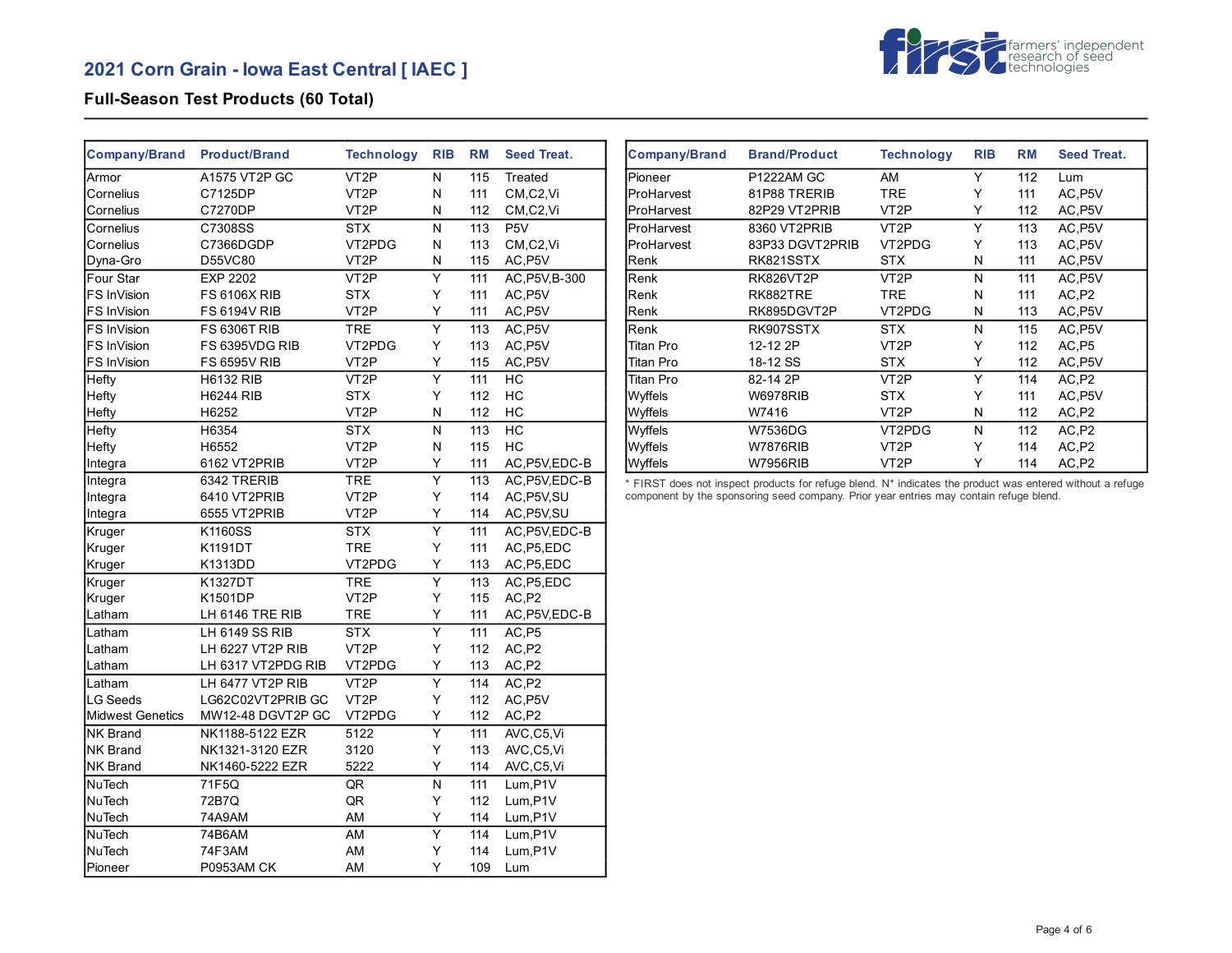# **Footnotes and Abbreviations Descriptions**



#### **Brand Footnotes**

^ Innotech™ brand seed is distributed by Rob-See-Co, LLC. Power Plus® brand seed is distributed by Burrus. Innotech™ is a trademark of Syngenta. Power Plus® is a registered trademark of Corteva Agriscience.

CK Identifies a check product included in early- and full-season tests.

GC Grower Comparison product included by FIRST when space permits.

#### **Corn Grain Technologies**

| 3120              | Agrisure <sup>®</sup> 3120 (CB, HX, LL, GT)          |
|-------------------|------------------------------------------------------|
| 3220              | Agrisure® Viptera® 3220 (Vip,CB,HX,LL,GT)            |
| 3330              | Agrisure® Viptera® 3330 (Vip,CB,LL,GT)               |
| 5122              | Agrisure® Duracade™ 5122                             |
| 5222              | Agrisure® Duracade™ 5222                             |
| 5222A             | Agrisure® Duracade™ Artesian® 5222                   |
| AM                | Optimum® AcreMax®                                    |
| E.                | Enlist™ (2,4-D, glyphosate, fop herbicide tolerance) |
| PC                | PowerCore™                                           |
| QR                | Orome™                                               |
| <b>STX</b>        | <b>SmartStax®</b>                                    |
| <b>TRE</b>        | Genuity® Trecepta™                                   |
| VT <sub>2</sub> P | Genuity® VT Double PRO®                              |
| VT2PDG            | Genuity® VT Double PRO® DroughtGard®                 |
|                   |                                                      |

NOTE: The refuge component genetics may vary in a refuge blend seed product.